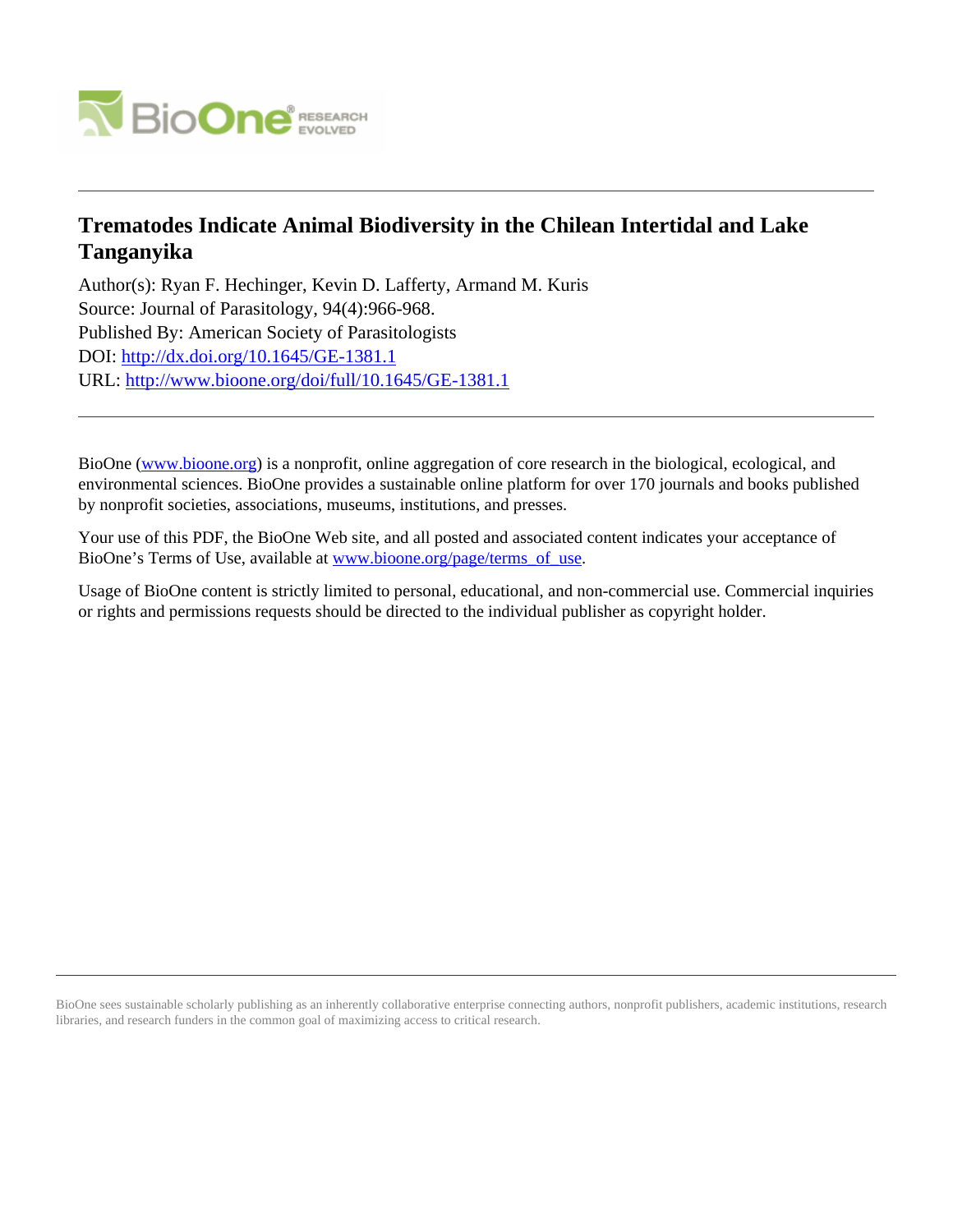## **Trematodes Indicate Animal Biodiversity in the Chilean Intertidal and Lake Tanganyika**

**Ryan F. Hechinger, Kevin D. Lafferty**\***, and Armand M. Kuris,** Marine Science Institute & the Department of Ecology, Evolution, & Marine Biology, University of California, Santa Barbara, California 93106; \*U.S. Geological Survey, Western Ecological Research Center, Santa Barbara, California 93106. *e-mail: hechinger@lifesci.ucsb.edu*

ABSTRACT: Trematode communities in populations of estuarine snails can reflect surrounding animal diversity, abundance, and trophic interactions. We know less about the potential for trematodes to serve as bioindicators in other habitats. Here, we reanalyze data from 2 published studies concerning trematodes, 1 in the Chilean rocky intertidal zone and the other from the East African rift lake, Lake Tanganyika. Our analyses indicate that trematodes are more common in protected areas and that in both habitats they are directly and positively related to surrounding host abundance. This further supports the notion that trematodes in first intermediate hosts can serve as bioindicators of the condition of free-living animal communities in diverse ecosystems.

Can parasitic worms serve as indicators of surrounding animal diversity, abundance, and trophic interactions? Some should, because of fundamental aspects of their biology. Unlike most other organisms, many parasites with multiple-host life cycles are predictably and directly linked to several types of invertebrate and vertebrate hosts. Additionally, at some steps in their life cycles, most of these parasites use predator–prey interactions to get from host to host. Thus, these parasites require both the presence of each of their hosts and a functioning food web (Gardner and Campbell, 1992; Marcogliese and Cone, 1998; Huspeni et al., 2005; Hudson et al., 2006). Among such parasites, trematode flatworms are particularly promising ecological indicators (Huspeni et al., 2005). Not only are trematodes associated with surrounding biodiversity and food webs, they are, importantly, easily sampled in their first intermediate hosts (Huspeni et al., 2005). Work supporting the development of larval trematodes as indicators has directly assessed the association of trematode communities in snail populations with surrounding free-living fauna (Smith, 2001; Hechinger and Lafferty, 2005; Lafferty and Dunham, 2005; Lafferty et al., 2005; Fredensborg et al., 2006; Hechinger et al., 2007; Whitney et al., 2007). For instance, trematode diversity and abundance can correlate with that of surrounding bird communities (Smith, 2001; Hechinger and Lafferty, 2005; Fredensborg et al., 2006; Whitney et al., 2007).

Research directly examining associations between trematodes in snails and surrounding free-living communities has primarily been based in estuaries. There are few, or no, data to evaluate the potential for trematodes to serve as indicators in nonestuarine habitats. However, trematodes are widespread, and their ability to act as indicators should not be restricted to estuaries (Huspeni et al., 2005). Here, we briefly consider 2 studies of trematodes and their hosts, 1 from the rocky intertidal in Chile (Loot et al., 2005) and another from a rift lake in East Africa (McIntyre et al., 2005). We analyze data from these studies to evaluate the promise of developing trematodes as indicators of the abundance of surrounding free-living animals and trophic interactions in these types of ecosystems.

In Chile, Loot et al. (2005) studied parasitism in 2 rocky intertidal reserves and 2 areas fully open to fishing. The trematode, *Proctoeces lintoni*, was more common in first intermediate host mussels and second intermediate host limpets in reserves compared to exploited areas. Loot et al. (2005) suspected that the reserves had higher levels of parasitism in these hosts because reserves harbored greater densities of final host fishes (which should increase the transmission of parasites to mussels). Yet, Loot et al. (2005) found no differences between reserves and exploited areas in their 2 measures of parasitism of fishes by adult worms (prevalence and mean abundance, sensu Bush et al., 1997). However, we used their data to measure parasites as both the density of infected fishes and the density of adult trematodes living in fishes. We calculated the density of infected fish by multiplying fish density by infection prevalence. Trematode density is the product of fish density and the mean number of trematodes per individual fish (mean abundance). We performed statistics on our derived measures with the use of standard errors obtained by applying general rules of error propagation (Taylor, 1982) to the standard errors and degrees of freedom provided in Loot et al. (2005). We used an analysis of variance allowing unequal variances (Rice and Gaines, 1989, 1993) to assess the significance of differences among all sites and a *t*-test allowing unequal variances (Norman and Streiner, 2000) to assess whether average densities (weighted by sample size) of infected fishes or trematodes differed at exploited sites compared to protected sites. These analyses show that reserves also harbored both greater densities of infected fish (Fig. 1a) and greater densities of adult trematodes (whose offspring infect mussels) (Fig. 1b). This further supports the idea (Hudson et al., 2006) that a ''healthy'' ecosystem is 1 that is rich in parasites.

Can measures of trematodes provide an assessment of the success of the rocky intertidal reserves in protecting biodiversity? Generally, for



FIGURE 1. (a) Density of infected final host fish  $(\pm SE)$ , and (b) density of trematodes living in final host fishes  $(\pm SE)$  at protected and exploited study sites in the rocky intertidal. These data are derived from data given in Loot et al. (2005, see text). The  $F_U$  statistic is from an analysis of variance allowing unequal variances examining whether there is overall heterogeneity across sites, and the *t*-test (allowing unequal variances) directly assesses whether protected sites differ from exploited sites (see text).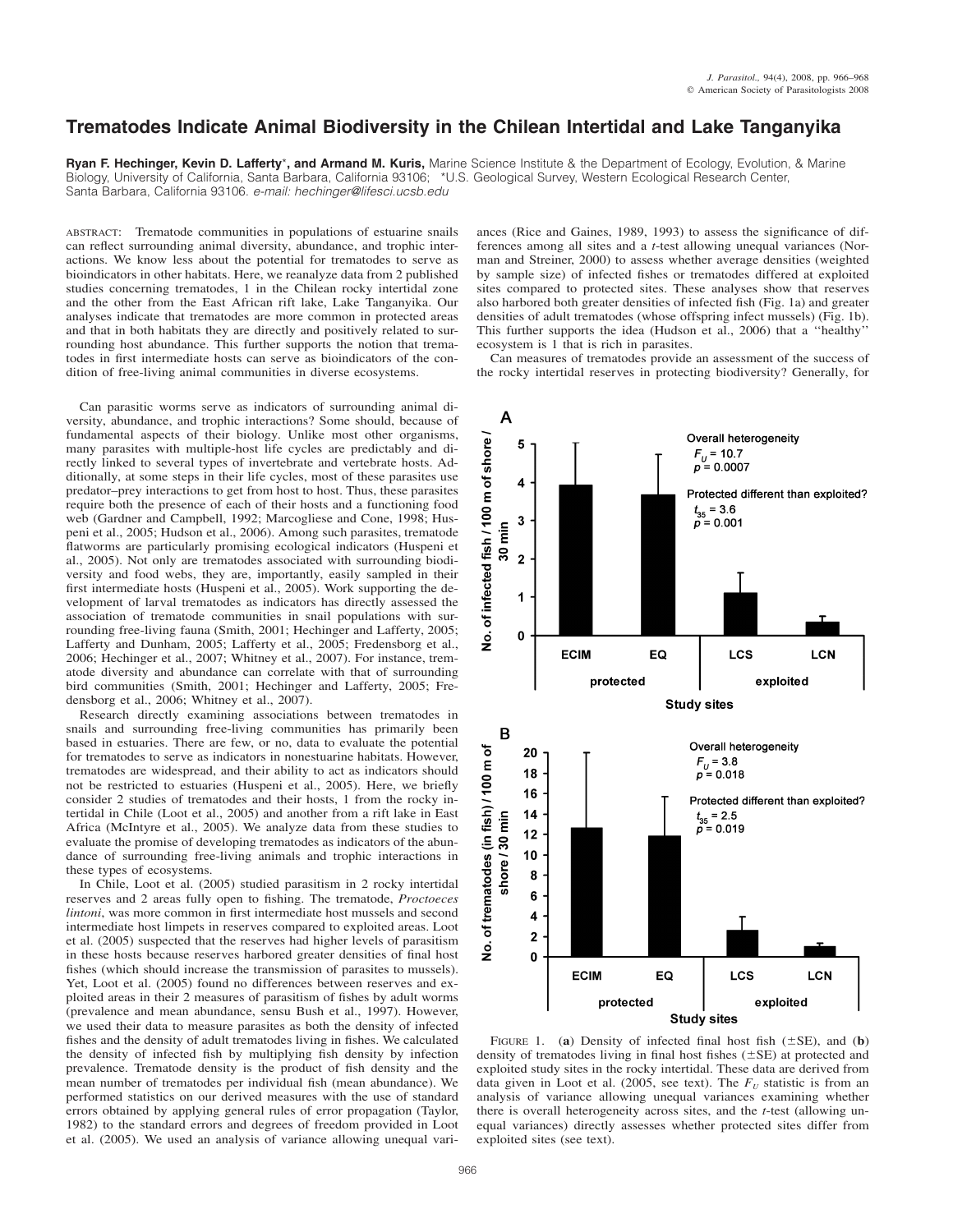

FIGURE 2. Scatter plots suggesting that trematodes can serve as indicators of (**a**) fish abundance and (**b**) crab abundance (for which crab attack rates on snails likely serve as a proxy). Data for (**a**) are replotted from Loot et al. (2005) and data for (**b**) are from McIntyre et al. (2005)—see text. The *P* values are 1-tailed. Fitted lines are ordinary least-squares regression lines. Taken together, both studies support the general hypothesis that trematodes indicate surrounding diversity, with a consensus *P* value of 0.012.

an indicator to be useful, it must be both easier to sample than the character of interest and tightly associated with it (McGeoch, 1998). In the Loot et al. (2005) study system, fish are more difficult to sample than mussels; therefore, using mussel parasites as indicators is appealing. We plotted the data, from Loot et al. (2005), of fish density versus trematode prevalence in mussels. Although there are only 4 data points, the data indicate that fish density is tightly related with trematode parasitism in mussels (Fig. 2a). This provides evidence that trematodes may serve as indicators for the effectiveness of rocky intertidal reserves in protecting fished species.

A study by McIntyre et al. (2005) on effects of disturbance on a snail assemblage in an East African rift lake (Lake Tanganyika) provides similar insights into the use of trematodes as indicators. Here, trematodes are less prevalent in snails at sites degraded by anthropogenic sedimentation. Do the disturbed sites harbor a lower abundance or diversity of surrounding animal life? Although McIntyre et al. (2005) did not present data on the rest of the community at their study sites, they provided data that serve as a proxy for crab abundance, i.e., they used

snail shell damage as an indicator of the intensity of interactions with predatory crabs. These crabs may serve as prey for vertebrate definitive hosts and also likely act as second intermediate hosts for some of the unidentified trematodes. Therefore, areas with more crabs (and a higher prevalence of crab attack marks on snail shells) may also have more trematodes in snails. To assess this relationship, we plotted data from McIntyre et al. (2005) on the prevalence of crab attacks versus the prevalence of trematode infection in snails. For the prevalence of crab attacks at each site, we calculated mean scar frequency across elevations (weighted by snail density). We used the prevalence of parasitism in adult-sized snails. Here too, we have only 4 data points, but the scatter plot indicates that these variables are tightly and positively correlated (Fig. 2b). A link between crab abundance and trematodes could result from increased life-cycle completion of trematodes that use crabs as second intermediate hosts. The relationship could also occur if an abundance of crabs attracts mammalian definitive hosts (otters prey upon crabs in this system; P. B. McIntyre, pers. comm.). In the latter case, trematodes in snails would also be good indicators for the abundance of otters.

Despite the small sample sizes, each of these studies provides at least marginally significant results that lie exactly in the direction predicted by the hypothesis that trematodes in first intermediate hosts are indicators of surrounding free-living diversity and trophic interactions. However, we can go further and statistically assess the overall support these 2 analyses give to the general hypothesis. This can be done by combining the *P* values of each test with the use of the *Z*-transform procedure (Strube and Miller, 1986; Rice, 1990). This method of combining *P* values is useful in examining the consensus of multiple independent statistical tests that examine the same general hypothesis, but the raw data of each study cannot be pooled, e.g., due to differences in methods (Rice, 1990). This mini-meta-analysis gives a significant result  $(P = 0.012)$ , demonstrating the consensus of the 2 analyses, i.e., that trematodes are positive indicators of surrounding diversity and ecological interactions.

Our reanalysis of data from the studies of Loot et al. (2005) and McIntyre et al. (2005) simply highlights the potential of trematodes to serve as indicators of biodiversity and food-web function in widely differing ecosystems. We found significant results despite small sample sizes, indicating the associations are very strong. We hope this note spurs more in-depth examinations of trematodes as bioindicators in these and other systems. Promising trematode–host bioindicators are common throughout the world in many types of aquatic and marine habitats (Huspeni et al., 2005). Most importantly, in many cases, a speciose guild of trematodes uses the same species of first intermediate host snail. Such guilds capture much of the complexity of the surrounding community because the different trematode species use different second intermediate and final hosts. These parasites are very easily sampled compared to surveying entire communities of invertebrates, fishes, birds, or mammals. This suggests that trematodes in first intermediate hosts can provide cost-effective and useful information regarding the surrounding ecosystem. In a time when the importance of biodiversity monitoring is escalating (e.g., Noss, 1990; Dobson, 2005), the widespread use of trematodes as bioindicators should be seriously considered.

We are grateful to P. B. McIntyre, E. Michel, and G. Loot for sharing information and providing very useful comments on this manuscript. N. Talhouk also provided helpful comments. This manuscript benefited from financial support from the U.S. NIH/NSF Ecology of Infectious Disease Program (DEB-0224565) and from the U.S. EPA's STAR EaGLe program (through funding to the Pacific Estuarine Ecosystem Indicator Research Consortium [R-882867601]). It has not been subjected to any EPA review and, therefore, no official endorsement should be inferred.

## **LITERATURE CITED**

- BUSH, A. O., K. D. LAFFERTY, J. M. LOTZ, AND A. W. SHOSTAK. 1997. Parasitology meets ecology on its own terms: Margolis et al. revisited. Journal of Parasitology **83:** 575–583.
- DOBSON, A. P. 2005. Monitoring global rates of biodiversity change: Challenges that arise in meeting the Convention on Biological Diversity (CBD) 2010 goals. Philosophical Transactions of the Royal Society Series B, Biological Sciences **360:** 229–241.